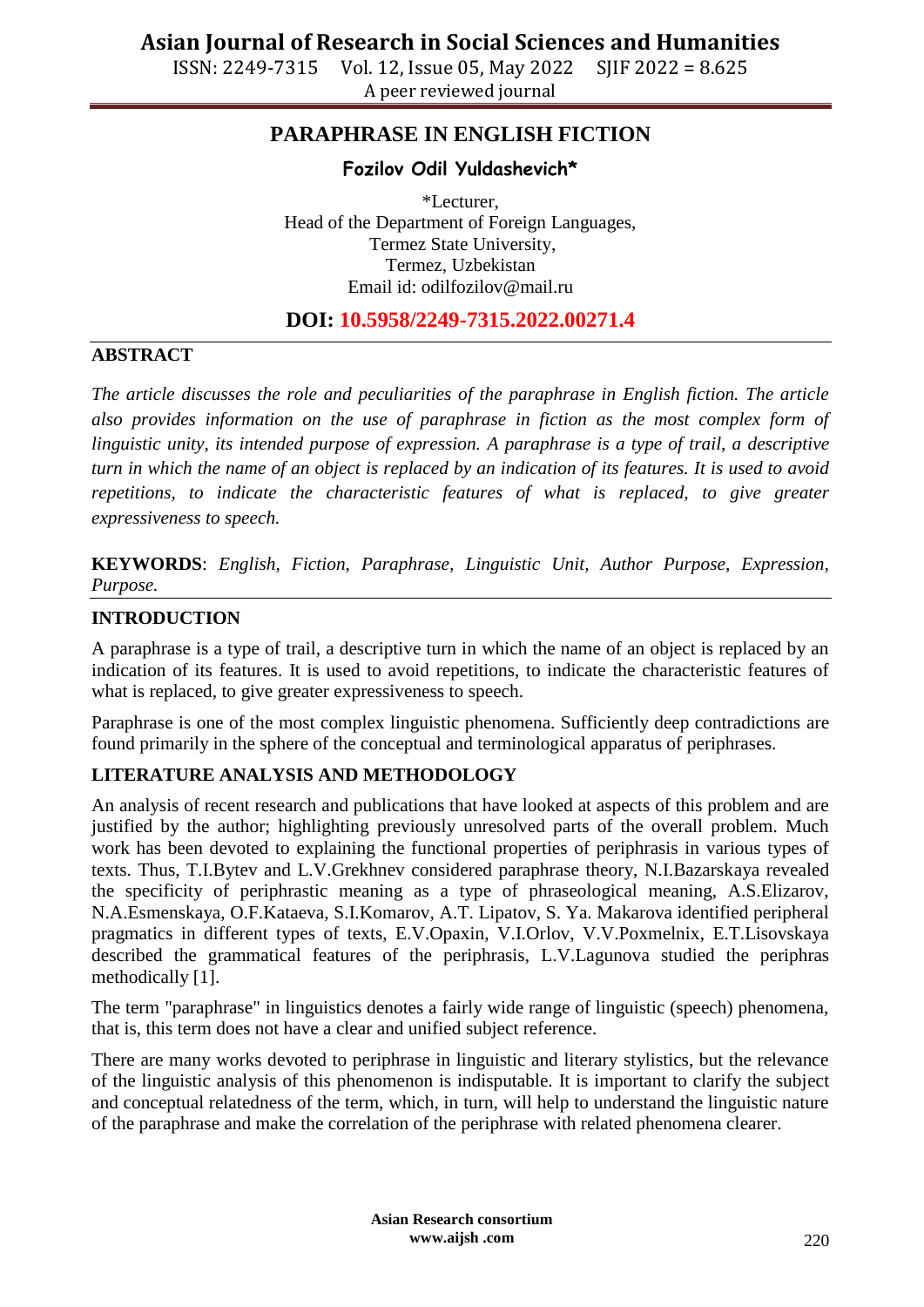ISSN: 2249-7315 Vol. 12, Issue 05, May 2022 SJIF 2022 = 8.625 A peer reviewed journal

V.A.Kukharenko defines periphrase as a very specific stylistic device, which mainly consists of the use of an indirect form of expression, instead of a simpler one, for example, the use of a more or less complicated syntactic structure instead of a word [2].

A study of the definitions of periphrase in various literary sources showed that the spread in the definition and understanding of periphrase is large. The content and scope of the concept of "paraphrase" differ significantly in definitions.

#### **DISCUSSION**

In the artistic style, periphrastic phrases are used to give more expressiveness to the text, convey the emotionality that the author put into his work, and also to create more memorable images.

In this study, literary works were considered, both by classical English-speaking authors and modern ones. This made it possible to find out that classical authors use more paraphrases, in contrast to modern ones.

So, let's move on to specific examples, the first of which will be the periphrastic phrase in the sentence "... he would come back and marry his dream from Blackwood"[3]. In this particular case, the paraphrase "his dream from Blackwood" is talking about a girl who lives in Blackwood. Most periphrastic turns in fiction are created to express emotionality, and this one is no exception, so in this case the expressive function is the most important.

According to the main classification of periphrases, it can be attributed to logical periphrases, because there is a logical connection between the girl and the place where she lives.

In fiction, original, authorial paraphrases play the main role, since each writer seeks to create something of his own, thanks to which his works will be remembered by the reader, so he tries to come up with the most interesting speech turns from his point of view. In this case, we are just presented with the original paraphrase.

According to the number of components, it can be classified as a four-word one, as its structure indicates to us. At the same time, it also belongs to inaccurate paraphrases, since it does not contain any essential features of the subject, with the exception, however, of the locative.

The next example would be the sentence "I took my obedient feet away from him"[4]. Here the action "walk" is replaced by the paraphrase "took my obedient feet away" to create more imagery and expressiveness of the sentence.

This paraphrase can be classified as figurative, metaphorical, because in it the paraphrase is based on the metaphor "my obedient feet", which enhances the expressive effect on the reader.

According to the degree of nominative adequacy, it can be attributed to the exact ones, since it shows an essential feature, that is, it even calls the object "feet", with the help of which this action is performed.

This periphrastic turn can also be attributed to the author's paraphrases, since the writer invented it himself, however, at the same time, it can be traditional, because it is quite possible to understand what is said in this paraphrase, although not immediately. Therefore, at this moment it is impossible to attribute this periphrastic phrase specifically to any of these types, and although the author of this work believes that it belongs to the original, some ambiguity arises.

With all this, this periphrastic unit can be classified as a five-word one, since it consists of 5 word components.

Next, you can parse the sentence "... so that two men simultaneously used the same quality word"[3], in which instead of the word "swear" there is a paraphrase "qualitative word". In this case, a stronger word is replaced by a softer one, since in works of art they sometimes try to show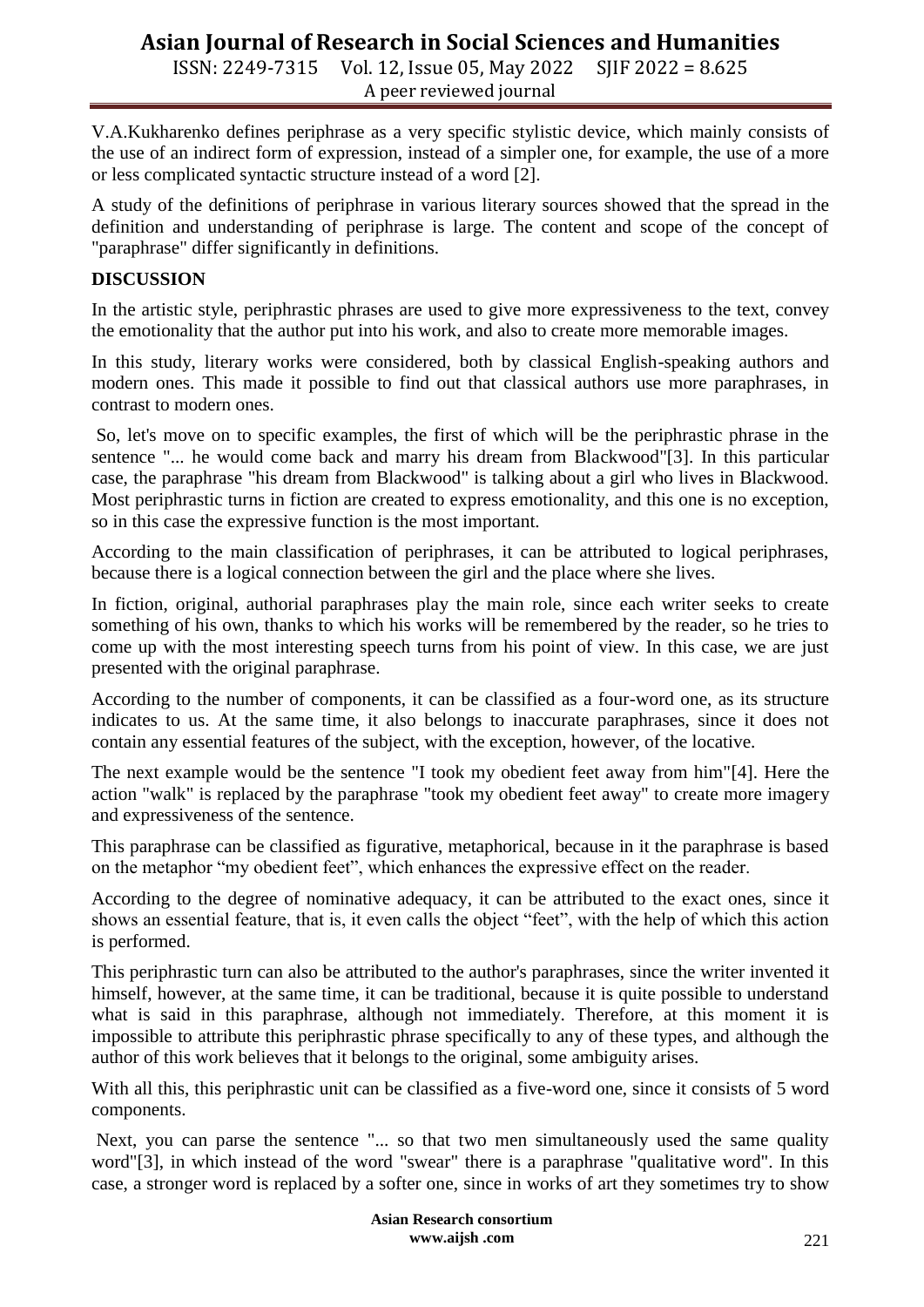ISSN: 2249-7315 Vol. 12, Issue 05, May 2022 SJIF 2022 = 8.625 A peer reviewed journal

our life as it is, but at the same time it is necessary to avoid words of a reduced color. Due to this, in this example, a kind of periphrase epithet is used, which replaces a lower-colored word with a higher one, which is ideal for works of art, conveying the meaning of the word, but at the same time creating a positive image of the writer who avoids such vocabulary.

Also, this periphrastic phrase can be characterized as original, although there is some degree of traditional periphrase in it, since its meaning can be correctly guessed without context, perhaps not without difficulties. Therefore, in this case, there is again some ambiguity in attributing this turnover to a specific type of periphrase.

However, it can definitely be attributed to two-word paraphrases, counting the number of elements of this turnover. It also refers to inaccurate, because, although it indicates the attribute of the subject "qualitative", it is not essential for this subject.

The next example is the sentence "She was still fat after childbirth; the destroyer of her figure sat at the head of the table"[4], in which the paraphrase "the destroyer of her figure" replaces the word "husband". In these circumstances, this paraphrase was used to show logical connections, that it was the husband who was to blame for the fact that she was full, thanks to the birth of a child. This brings us to the idea that this is a logical paraphrase, despite some figurative use of it in a sentence. It clearly carries a strong expressive function, while also creating a certain shade of satire.

This paraphrase can definitely be classified as purely authorial, since without context its meaning is absolutely not clear, what it refers to. By the number of components, it can be attributed to the five-word, because its structure consists of 5 elements.

It also refers to inaccurate, because it does not carry a specific feature of the subject and it can be understood only by the non-essential components of the feature.

Our next goal will be to classify the following paraphrase in the sentence "…conduct towards the fair sex to induce you to believe all this?"[3]. In it, the periphrastic phrase "the fair sex" refers to women. At the same time, it does not carry a strong expressive function, due to the fact that this turnover has long been a traditional paraphrase, understandable to all readers. Earlier, when it was only invented, it carried a much stronger expressiveness.

According to the main classification, this expression can be classified as a figurative paraphrase, or rather, a metonymic one, because it is based on an adjacent relationship to a gender.

In terms of the number of components, this periphrastic expression can be classified as a threeword one, and in terms of the degree of nominative adequacy, it can be classified as exact, because this periphrase captures an exact, essential feature of an object, the opposite sex, which immediately allows such a classification.

Now we will consider a paraphrase that differs from those previously analyzed: "It is not that James is welcome or otherwise or that he is sometimes here or not. I do wonder, though, if he might be thinking what it's all about"[3].

This is a different kind of paraphrase, it conveys its meaning with the whole sentence (it would be more accurate to say that with two sentences), and not with any phrase, while it has a strong expressive function and creates a complex image of the author and hero. The whole expression means "I don't like James".

This periphrastic turnover is difficult to characterize as undoubtedly one or another type of periphrase, here again some ambiguity arises. It can be classified as figurative because this whole phrase is metaphorical, but at the same time, logical connections lead us to understand the meaning, that is, the words that the author says seem to be abstract, but allow us to come to what

> **Asian Research consortium www.aijsh .com**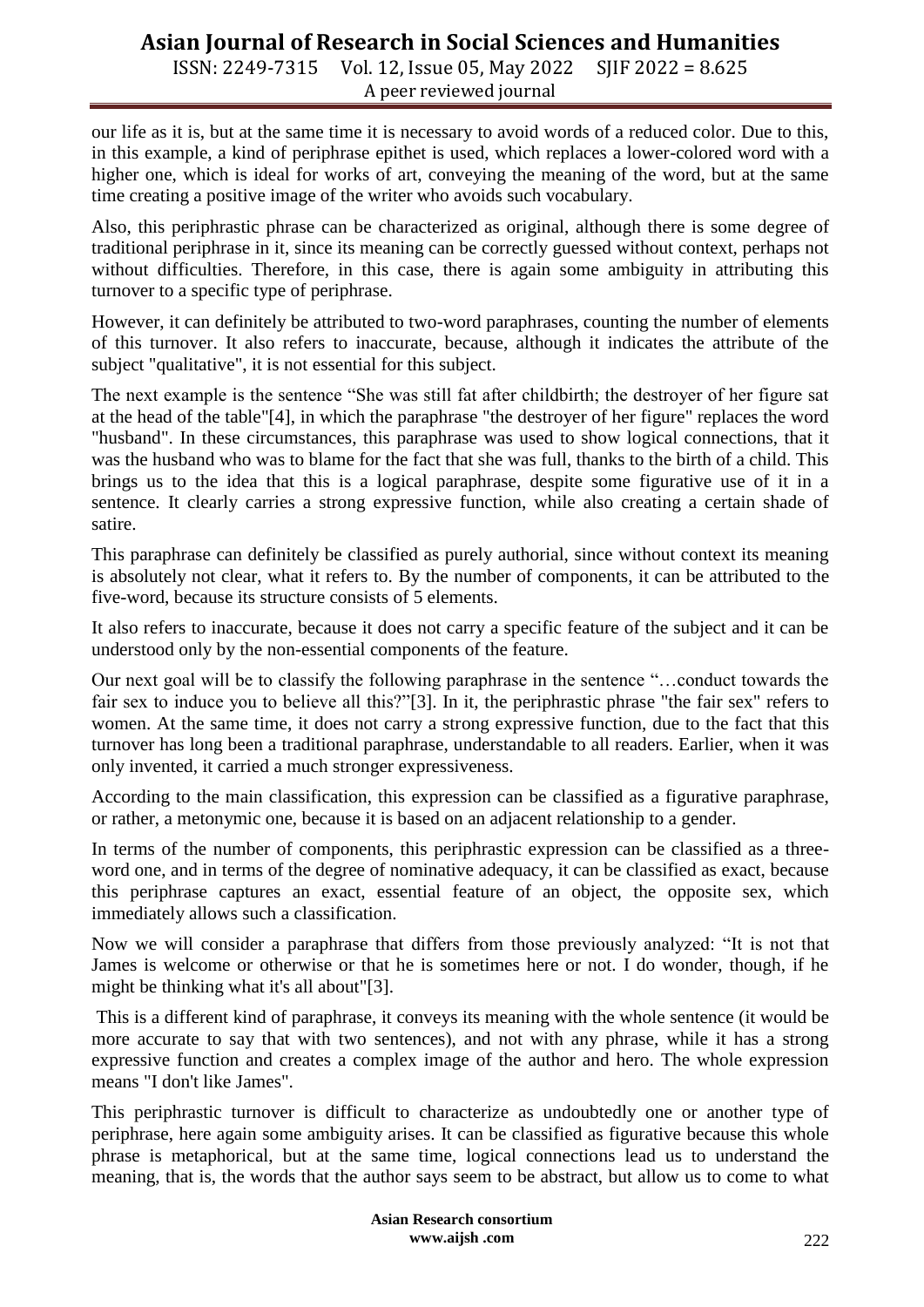ISSN: 2249-7315 Vol. 12, Issue 05, May 2022 SJIF 2022 = 8.625 A peer reviewed journal

the author thinks, that for him, this character means, his attitude towards him, which in the end is the meaning of this paraphrase.

In terms of the number of components, this turnover is wordy, because there is no need to calculate the number of elements in such a large expression. It is enough to know that there are many of them in it, that it consists of 2 sentences.

This paraphrase is also the author's, although due to the fact that it is so large, one can understand its meaning from itself, therefore, in principle, it can be classified as traditional, but, nevertheless, the originality of this turnover is stronger than traditional.

According to the degree of nominal adequacy, it is also rather difficult to attribute this paraphrase to any kind, but, however, the author of this work is inclined to believe that it is more inaccurate than accurate due to the actual absence of essential features of the subject. It can only be understood as a whole, and not in any particular detail.

In addition to the previous ones, consider such an example of a paraphrase as "Before they reached the house, some big drops of cool liquid from the sky had started to fall". In it, under "some big drops of cool liquid" you can identify "rain". In this paraphrase, the object is nominated according to its part, while "drops of liquid falling from the sky"[3] are part of such a concept as "rain", therefore, it can be classified as a logical paraphrase, in which quite often a broader concept is replaced by a more specific.

According to Galperin's classification, this example can be considered a traditional paraphrase, although it is not used in this form, but its meaning can be recognized without knowing the context, it does not require any explanatory text.

This periphrastic combination also belongs to the nine-word combination, due to the fact that it consists of 9 word elements. It can also be attributed to the exact periphrases, due to the fact that significant signs of rain are indicated, that is, "drops of cool liquid"[4], and there is a locative that further clarifies the meaning of this turnover - "from the sky"

The final example we will consider is the paraphrase in the sentence "I saw a black-eyed shadow of her former self, which was sitting on the floor and crying so loud that all the people were trying to stay away from her room"[4] . In this case, the paraphrase is a description of the girl, herself, that is, in fact, one could simply say "I saw her", but with this turn the author shows us her deeper image, therefore, the expressive and descriptive function prevails.

According to the main classification, this example can be classified as a figurative paraphrase, since it is built on the basis of the metaphor "a black-eyed shadow of her former self"[4], therefore this paraphrase is metaphorical. At the same time, this periphrastic turnover can be attributed to the original copyright.

By the number of components, it can be given the title of verbose, because it contains a detailed description, so it contains a large number of elements. According to the degree of nominative adequacy, it is more likely to be inaccurate than accurate, despite the presence of signs pointing specifically to this character "of her former self", they are not essential to classify this phrase as an exact paraphrase.

It can be concluded that in fiction, the writer seeks to have a positive impact on the reader, to force him to enter the world of the work, to feel its beauty, that is, by using marked units, he achieves a generally pragmatic effect of his text.

In the study of artistic style, some results were obtained thanks to the classification of periphrases [5].

It can be said that figurative paraphrases are most often used in this style, and their subspecies -

**Asian Research consortium www.aijsh .com**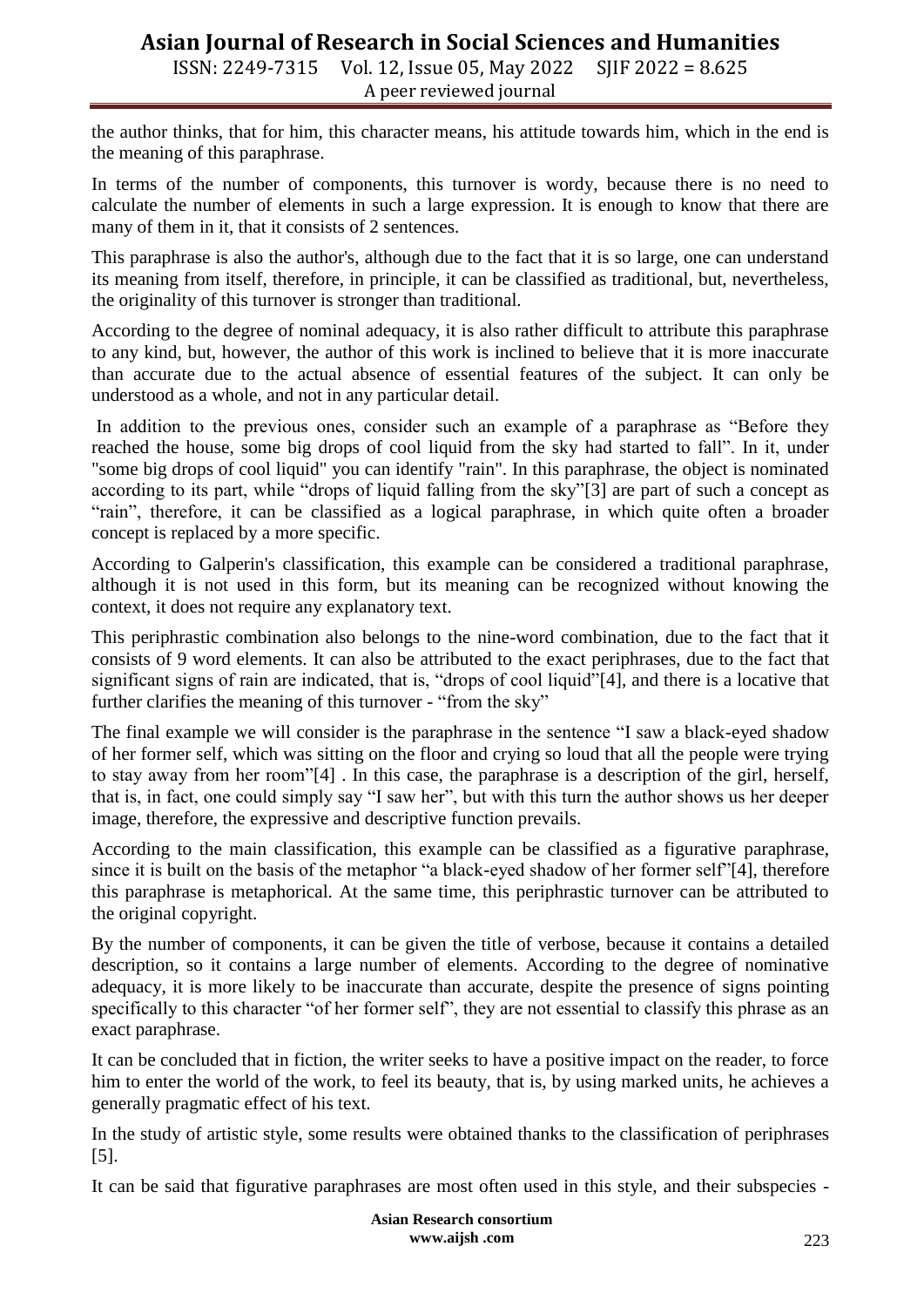ISSN: 2249-7315 Vol. 12, Issue 05, May 2022 SJIF 2022 = 8.625 A peer reviewed journal

metaphorical ones are used more than 4 times more often than metonymic paraphrases, since the author seeks to create an image of something that often has nothing to do with reality. The logical paraphrase is not used so often, and euphemistic turns are practically not used at all.

Author's original paraphrases significantly prevail over traditional ones, because the author strives to create something of his own, his own style of writing, strives to be remembered, including using these turns [6].

The number of exact paraphrases is much less than inaccurate ones, because they are not so easy to come up with. Inaccurate in this sense are much simpler, which is why their use is much more frequent [7].

When studying periphrases and classifying them according to the number of components, it was found that in fiction the use of each type is almost the same, only 4-5 word periphrases are slightly more frequent, and 6-8 word periphrases are slightly less frequent.

And now let's move on to comparing the results that we got in the course of studying examples of paraphrases from two functional styles: journalistic and artistic.

## **CLEAR CONCLUSIONS AND PRACTICAL SUGGESTIONS**

In conclusion, I would like to note that in the course of a detailed study of this topic, the purpose of this study was achieved, namely, the main features of the use of periphrases in English were considered, its most important components, types and functions were identified.

An analysis of some non-adapted literature in English was also carried out, and statistical data were based on the examples found in it, allowing a deeper understanding and assimilation of such a complex, versatile stylistic concept as paraphrase.

The possession of all this information will allow any person to more effectively see, compose and use these marked units in speech and writing, and, therefore, he will better know the language itself, its structure and meaning, since in our time it is very useful. After all, now the number of people with higher education is falling, fewer people go to study at universities, and, as a result, the level of education is falling. People pay less and less attention to the quality of the speech they use, and this indicates the degradation of the language, because if people forget how to use their native language correctly, then sooner or later it will die.

Therefore, scientists strive to prevent this and try to develop their native language, conduct all kinds of research, and invent new methods of processing and synthesizing the language. And with these scientific works lives the hope for a long and successful life of a great and powerful means of interhuman communication.

## **REFERENCES:**

- **1.** Арнольд И.В. Стилистика. Современный английский язык. М.: Флинта, 2005, 384 с.
- **2.** КухаренкоВ.А. Practice in English stilistics. Пiдручник-Вiнниця: Нова книга, 2000. http://www.twirpx.com/file/162474/
- **3.** .Ch.Dickens. The Posthumous Papers of the Pickwick Club, 1837
- **4.** J.K.Rowling. Harry Potter and the half-blood prince, 2005
- **5.** Васильев Л.М. Современная лингвистическая семантика. М.: Книжный дом, 2009, 192 с.
- **6.** Разинкина Н.М. Функциональная стилистика английского языка. М.: Высшая школа, 1989, 197 с.